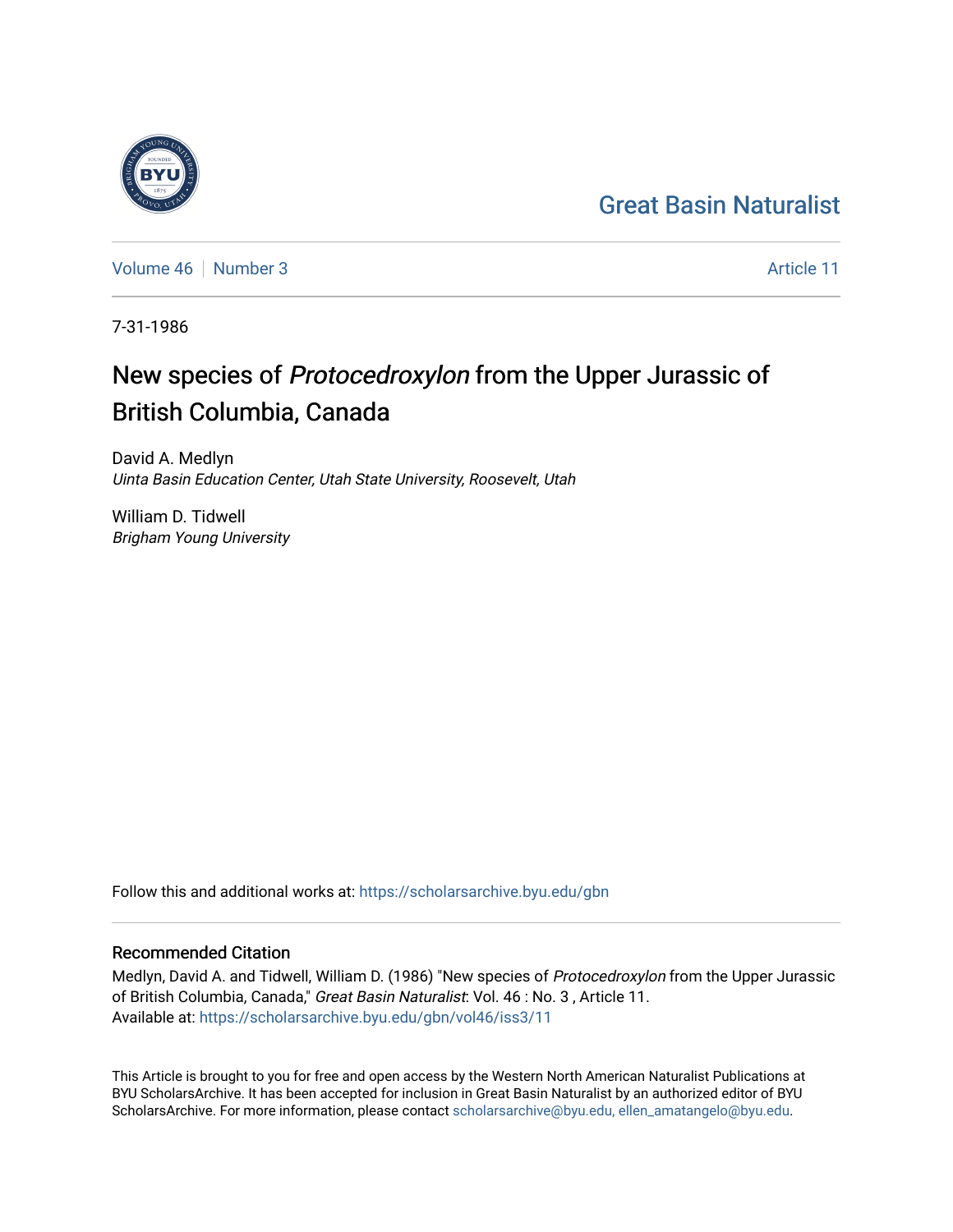$\overline{2}$ 

## NEW SPECIES OF PROTOCEDROXYLON FROM THE UPPER JURASSIC OF BRITISH COLUMBIA, CANADA

David A. Medlyn<sup>1</sup> and William D. Tidwell<sup>2</sup>

ABSTRACT. -- Protocedroxylon macgregorii sp. nov., from Jurassic strata of British Columbia, Canada, is the first reported occurrence of this genus in North America. *Protocedroxylon macgregorii* combines the tracheal pitting of the araucarians with the crossfield pitting of modern genera of the Abietineae. This species issimilar to the type species Protocedroxylon araucarioides . They differ in that P. araucarioides has tangential pitting, tracheid septations, and entirely uniseriate rays. These features are lacking in P. macgregorii with the exception of the rays, which are partially biseriate in the latter species. Protocedroxylon macgregorii has traumatic resin canals or cysts that have not been reported in P. araucarioides

Protocedroxylon was proposed by Gothan (1910) for woods combining characters of abi etineous and araucarian conifers. The type species Protocedroxylon araucarioides Gothan (1910) was described from Upper Jurassic strata near Esmarks Glacier of Spitzbergen. Tracheal pitting of P. araucarioides is considered araucarioid, whereas its crossfield pitting is typically abietineous. Hence, the generic epithet of the type species refers to its abieti neous characters, and the specific epithet implies araucarian affinities.

Specimens of the petrified wood in this report were collected by D. C. McGregor of the Geological Survey of Canada from the northwest shoulder of an unnamed mountain situated about 2.5 km east of Elbow Mountain (across Graveyard Creek). The locality is at about 51°9' N Latitude and 123°5' W Longitude. The age is considered Lower Portlandian (Upper Jurassic) based upon the ammonite Buchia mosquensis, which occurs at several levels within the unit (Jeletzky and Tipper 1967). The largest specimen of fossil wood measures approximately 15 cm long and 10 cm in diameter and consists of mature secondary xylem only. This specimen falls within the general parameters of *Protocedroxylon* as defined by Gothan (1910). Since it differs from other species of this genus, it is proposed as a new species.

#### **SYSTEMATICS**

### **Coniferales**

## Protopinaceae

Protocedroxylon Gothan

## Protocedroxijlon macgregorii sp. nov.

## Figs. 1-12

Diagnosis. —Growth rings distinct, 19-70 tracheids wide, transition from early to late wood gradual, occasionally abrupt; late wood tracheids radially flattened with narrow elliptic lumens and walls  $5-7 \mu m$  thick, early wood tracheids large, angular, with walls  $4-7 \mu m$ thick, lumens large,  $50-85 \mu m$  in radial diameter; traumatic resin canals occasionally present having 6-12 thick walled and pitted epithelial cells, horizontal resin canals absent; rays uniseriate, frequently partially biseriate, occasionally entirely biseriate, never multiseriate, 1-40 cells high (commonly 12-25); indi vidual ray cells round to elliptical, largest cells  $17-25 \mu m$  wide,  $25-30 \mu m$  high; tracheal pitting variable, 1-4 seriate; early wood tracheal pitting typically multiseriate, alternate and tightly appressed (araucarioid), rarely opposite or in stellate pit clusters; late wood pitting mostly uniseriate, separate or contiguous; pit borders  $17-25 \mu m$  in diameter with rounded apertures; tangential pits and wood par enchyma absent; rays homogenous, ray par enchyma highly resinous, horizontal and tan gential walls pitted, end walls slightly to

Uinta Basin Education Center, Utah State University, Roosevelt, Utah 84066.

 $^{\circ}$ Department of Botany and Range Science, Brigham Young University, Provo, Utah 84602.  $-$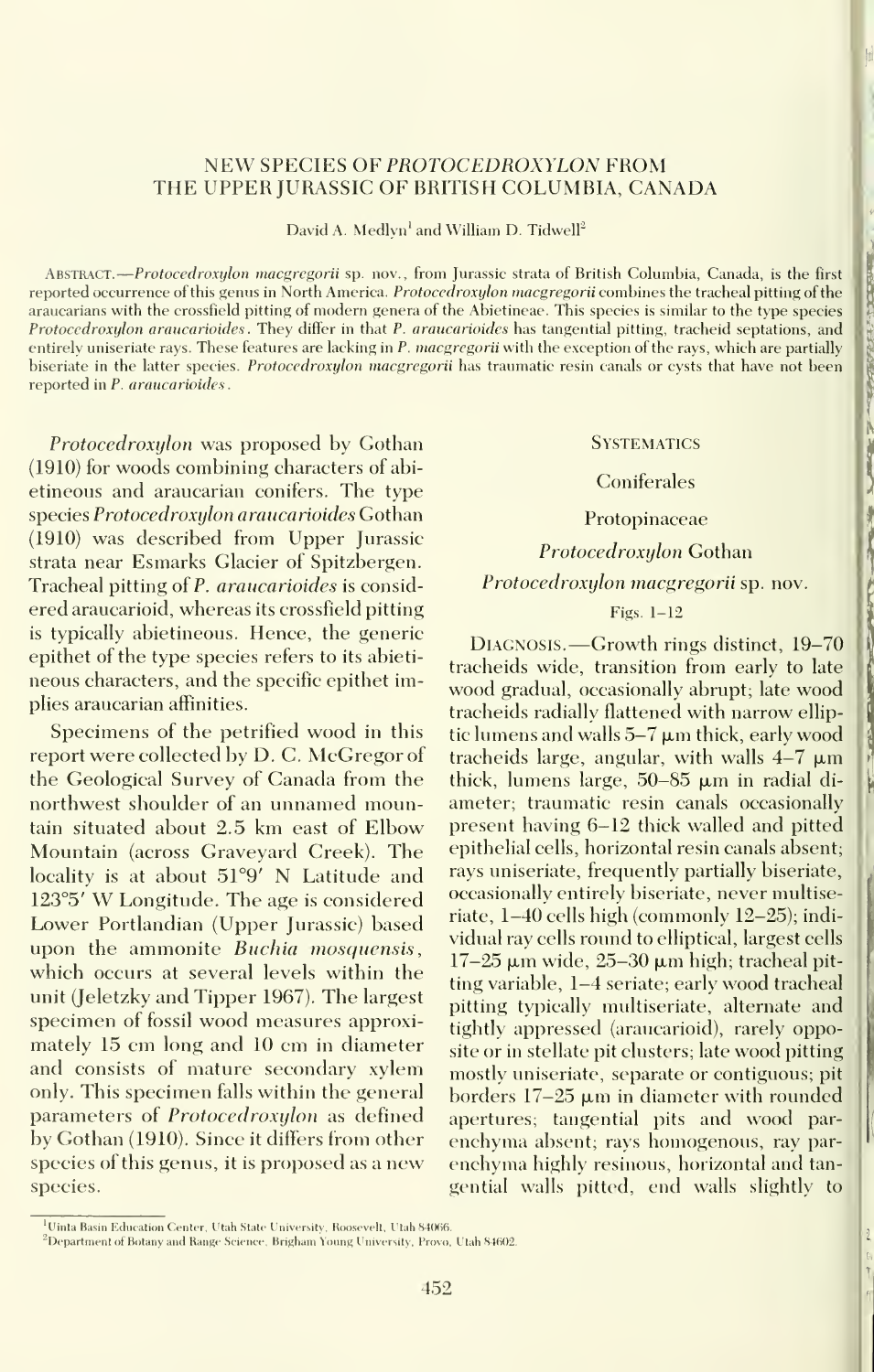

Figs. 1-6. Protocedroxylon macgregorii: 1, Transverse section-note the relatively narrow band of late wood (33X). 2, Transverse section showing large, angular tracheids in the early wood (110X). 3, Tangential row of traumatic resin canals in a transverse section (66X). 4, Tangential section showing the uniseriate nature of the vascular rays (66X). 5, Tangential section showing the uniseriate rays containing occasional paired cells (110X). 6, Tangential section showing epithelial cells of a traumatic resin canal (110X).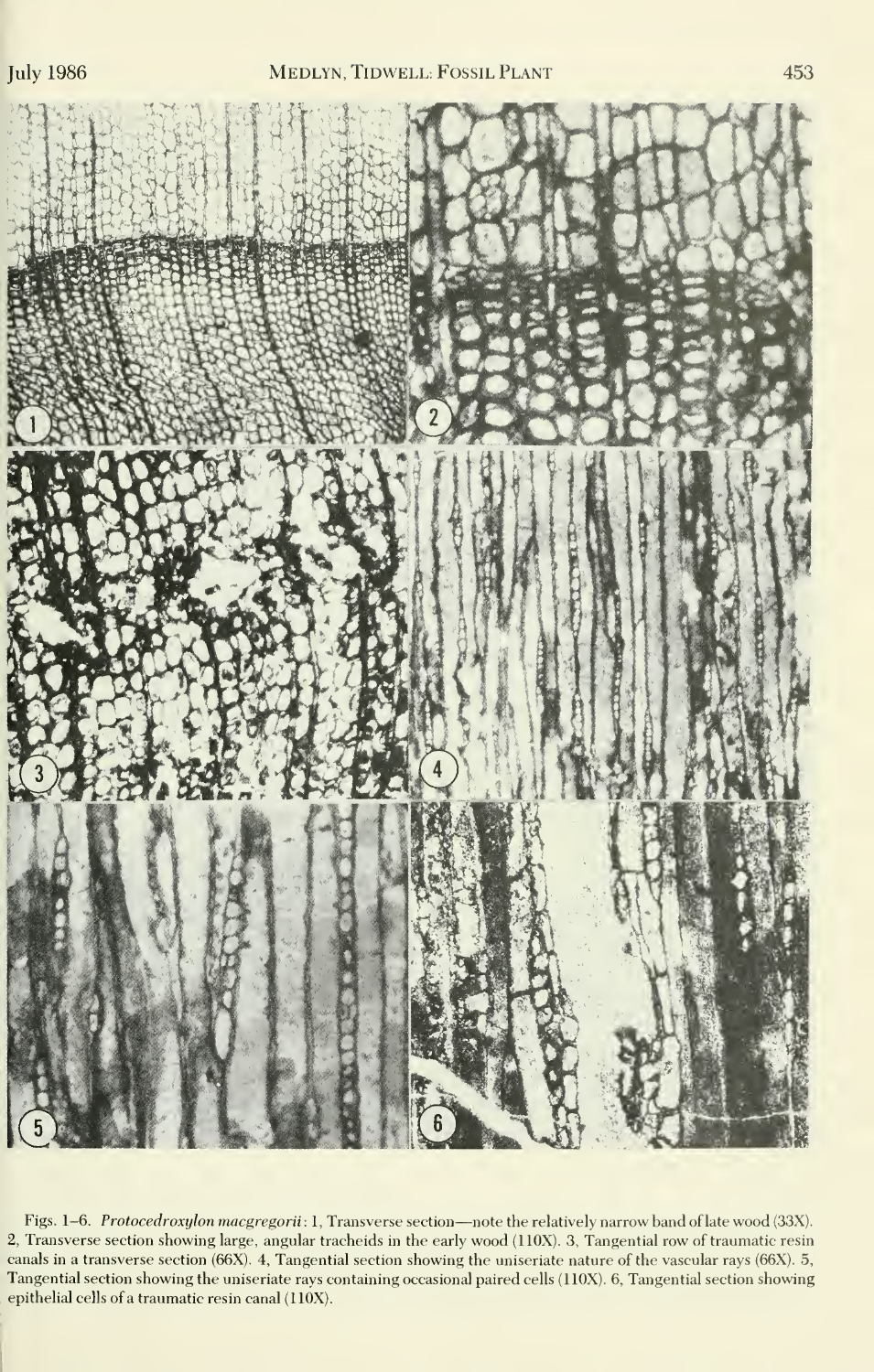$H<sub>01</sub>$ dinh PARA En<sup>1</sup> **Allect** 

Sino Proton hecon propo redro name ther o lacke oid p arauc work  $1910$ nosti lae). indio and caria

> that  $\omega$  $\infty$ ni Bail cras Ara the  $\overline{\text{con}}$  $\overline{\phantom{a}}$  $H<sub>0</sub>$ ser. Jur  $H<sub>0</sub>$  $f_{10}$ lan qu na  $Pr$  $\overline{\mathcal{M}}$



Figs. 7-12. Protocedroxylon macgregorii: 7, Radial view of a traumatic resin canal illustrating the pitted, thick  $\frac{d}{f}$ walled epithelial cells (245X). 8, Radial section showing variation in tracheary pitting, note particularly the stellate pit clusters at the left (160X). 9, Radial section showing the pitted nature of the horizontal and vertical walls of the vascular rays (300X) <sup>10</sup> Radial section showing araucarioid tracheal pitting that typifies this genus (300X). 11, Radial section showing crossfield pitting, note the hordered pit (arrow) (750X). 12, Closeup of radial view of vascular ray (150X).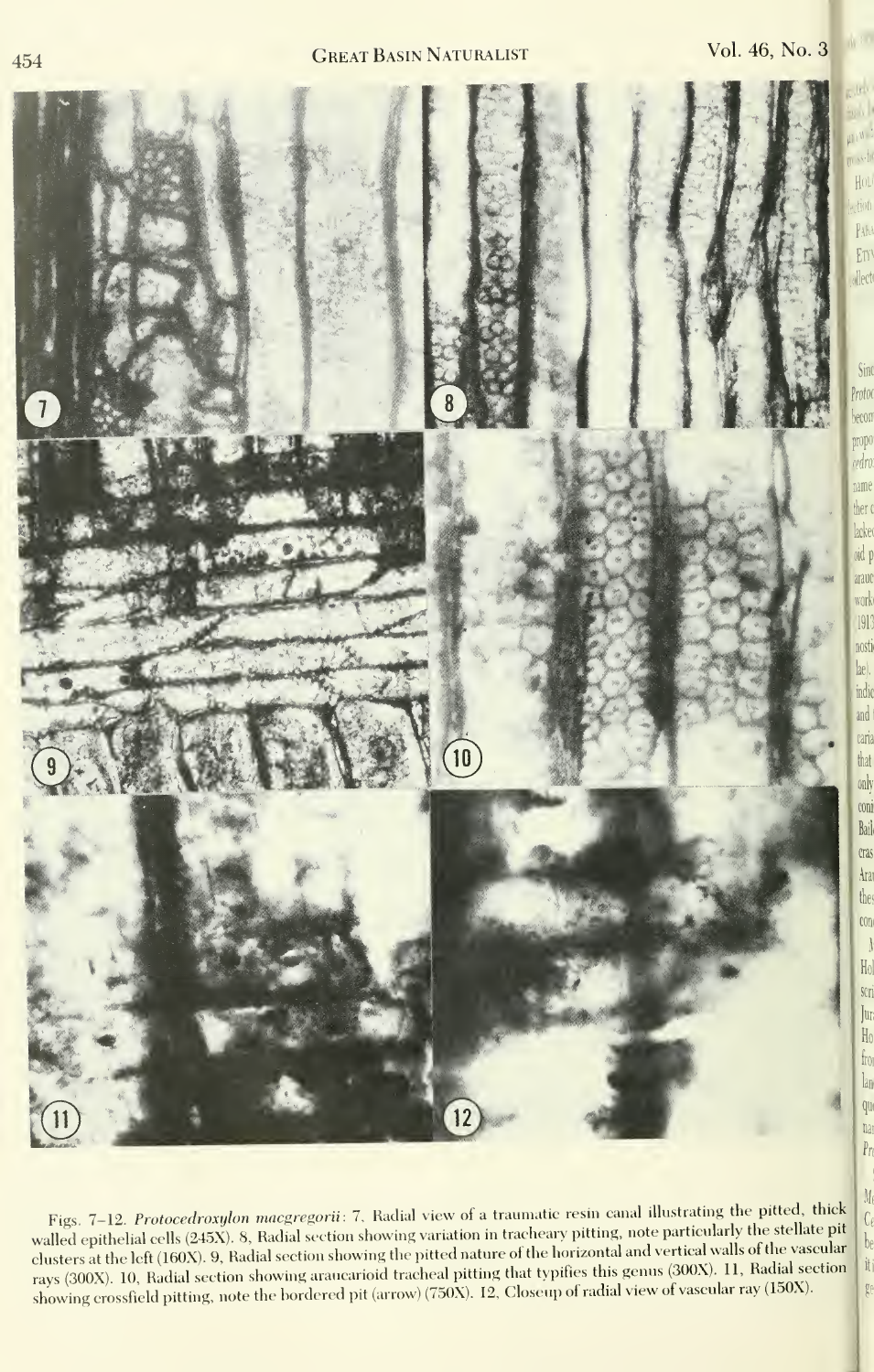acutely oblique, crossfields with 1-3 circular, thinly bordered pits  $(7-10 \mu m)$ , pit borders 2  $\mu$ m wide, with rounded to elliptic lumens, the cross-field pits tend to be horizontally aligned.

HOLOTYPE: Geological Survey Canada Collection No. 6776.

PARATYPE: Brigham Young University 5027.

Etymology: This species is named for its collector D. C. McGregor.

### **DISCUSSION**

Since Gothan (1910) described the genus Protocedroxylon, the history of this taxon has become rather complex. Metacedroxylon was proposed by Holden (1913) to replace Protocedroxulon Gothan on the basis that the latter name implies an abietineous affinity. She fur ther concluded that because Metacedroxlyon lacked "bars of Sanio" and possessed araucari oid pitting, it could be none other than an araucarian conifer. In the early 1900s many workers, including Gerry (1910), Holden (1913), and Stopes (1916), debated the diagnostic value of bars or rims of Sanio (crassulae). The presence of crassulae was said to indicate possible abietineous relationships, and the absence of crassulae suggested araucarian affinities. Holden (1913) maintained that presence or absence of crassulae was the only sure criterion for diagnosing fossil conifers. This theory was later investigated by Bailey (1933), who concluded that, although crassulae do not occur in the wood of extant Araucariaceae, it is fallacious to assume that these structures would be preserved under allconditions of fossilization.

Metacedroxylon araucarioides (Gothan) Holden and M. latiporosum Holden were described by Holden (1913) from the Upper Jurassic of the Yorkshire Coast of England. Holden (1915) later reported M. scoticum from the Jurassic Corallian beds of the Sutherland Coast of Scotland. Seward (1919) subse quently pointed out the invalidity of Holden's name and combined Metacedroxylon with Protocedroxylon

Stopes (1916) not only questioned the use of Metacedroxylon but also Protocedroxylon and Cedroxylon Kraus (1872), believing them to be "taxonomic misfits." She further added that it is not justifiable to assume an affinity of fossil genera, whose fructifications are unknown, to living genera. Therefore, to her, Gothan's use of the names *Protocedroxulou* and *Cedroxu*lon and Holden's use of Metacedroxulon all seemed inappropriate. Stopes (1916) then proposed <sup>a</sup> new genus, Planoxylon, in which the principal characters are similar to Gothan's genus Protocedroxylon. She as signed two species to her new genus: Planoxylon hectori Stopes from the Cretaceous of New Zealand and Planoxylon lindleii (Whitham) Stopes. The latter species was first described by Whitham (1833) as Peuce lindleii and, since that time, has been shuffled from genus to genus. Stopes (1916) removed P. lindleii from Araucarioxylon Kraus, where it was previously classified by Seward (1904). This species has since been placed in Protopiceoxylon Gothan by Eckhold (1922), Pro tocedroxylon Gothan by Edwards (1925), Pinoxylon Knowlton by Read (1932), Dadoxylon Endl. by Shimakura (1936), and Yorkoxylon Vogellehner by Vogellehner (1968).

Krausel (1949) placed Protocedroxylon, as well as various species of Metacedroxylon, Paracedroxylon Sinnott, Paracupressinoxylon Holden, and Thylloxylon Gothan into syn onymy with Araucariopitys Jeffrey. Vogellehner (1968) subsequently included Araucariopitys, Metacedroxylon, and Planoxylon in Protocedroxylon. Lemoigne (1970) included Protocedroxylon araucarioides Gothan,<br>Metacedroxulon scoticum Holden, and Metacedroxylon scoticum Holden, and Mesemhrioxylon lihanoticum Edwards (1929) in the new genus Embergerixylon Lemoigne (1968). However, based upon priority, Proto  $cedroxylon$  should have precedent over  $Em$ bergerixylon

Shilkina and Khudayberdyyev (1971) fol lowed Krausel (1949) and concluded that Planoxylon should be separated from Protocedroxylon based upon a difference in their tracheal pitting. Nishida and Nishida (1984) retained Planoxylon for fossil conifer woods having typical araucarian pitting and vertical pairs of pits in the crossfield.

#### **COMPARISONS**

Protocedroxylon has been reported from strata of Middle Jurassic to upper Lower Cret aceous age (Gothan 1910, Seward 1919, Negri 1914, Vogellehner 1968). Protocedroxylon araucarioides has been reported from Meso-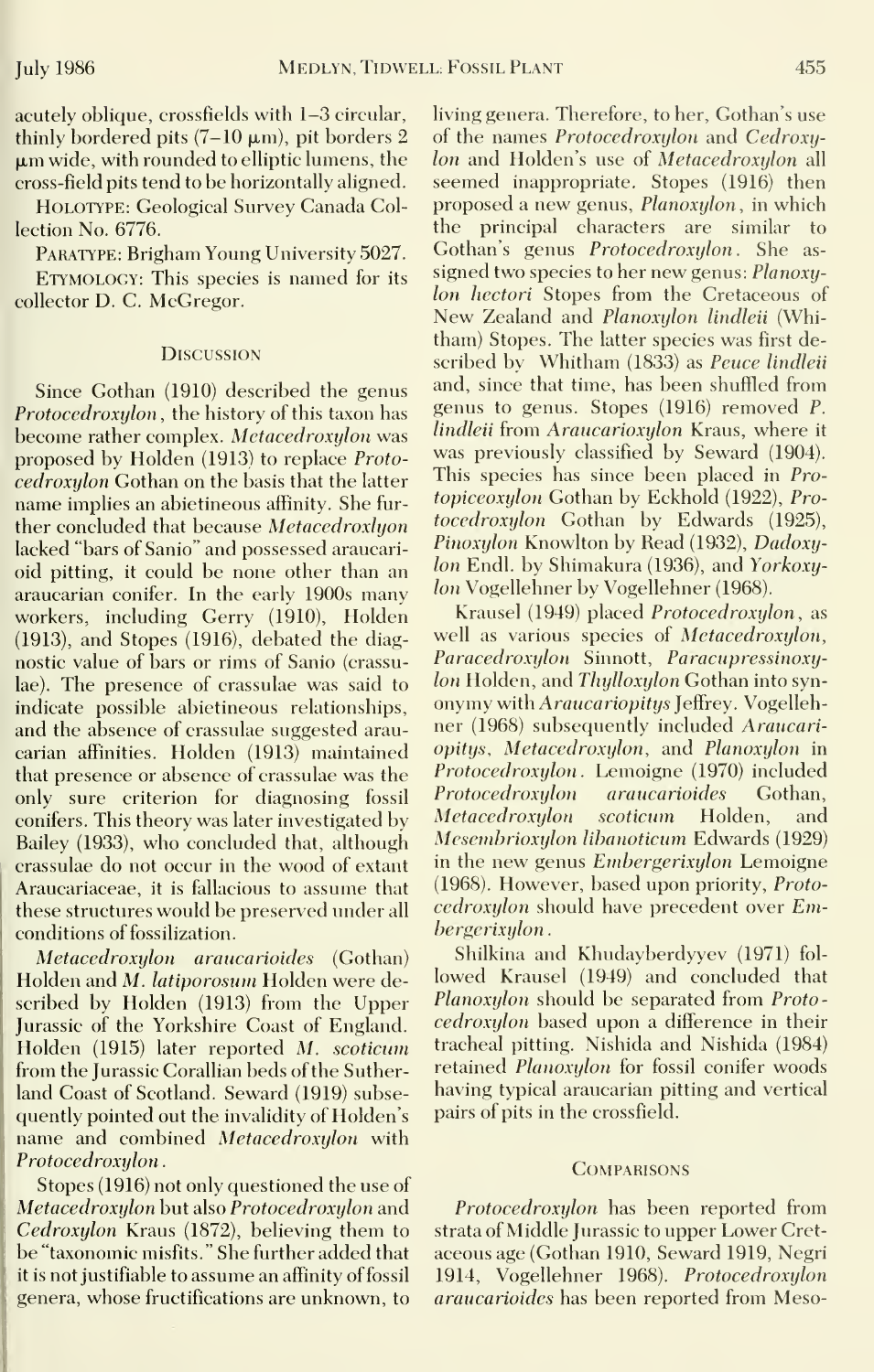zoic strata of Svalbard, West Spitzbergen, and Manchuria (Gothan 1910, Walton 1927, Shi makura 1940). Among the characteristics of Protocedroxylon araucarioides, Gothan made a special point of noting the absence of normally formed resin canals in this species. Axillary or wood parenchyma is sparse to ab sent in P. *araucarioides*, and its vascular rays are always uniseriate. The horizontal and tan gential walls of the ray parenchyma of P. araucarioides are heavily pitted and in each crossfield are 1-3 circular pits. The tracheal pitting in P. araucarioides is araucarian. It is characterized by uniseriate to triseriate, large, bor dered pits  $(20-24 \mu m)$  in diameter) with flattened and contiguous borders. Gothan (1910) did not mention the occurrence of crassulae between the bordered pits in this species, and their presence could not be observed in any of his figures. Numerous tangential pits are present in the late wood tracheids.

Protocedroxylon transiens (Gothan) Shilkina and Khudayberdyyev (= Cedroxylon transiens Gothan) is similar to P. araucarioides. Terminal parenchyma and stellate pit clusters are the only specific differences be tween P. transiens and P. araucarioides. Gothan (1907, 1910) cited two occurrences of the former species, one from the Lower Cretaceous of King Charles Land and the other from the Upper Jurassic or Lower Cretaceous of Spitzbergen.

Protocedroxylon macgregorii sp. nov. from the Upper Jurassic of British Columbia is the first report of this genus from North America. Protocedroxylon macgregorii is placed in Pro tocedroxylon Gothan on the basis of a pre dominance of araucarioid tracheal pitting cou pled with pitted horizontal and tangential walls of the rays. A combination of the forego ing characters is unique to this genus and the araucarioid type tracheal pitting excludes P. macgregorii from either Araucariopitys Jef frey (1907) or Cedroxylon Kraus (1872). The absence of normally formed resin canals pre cludes the possibility of close affinities to Protopiceoxylon Gothan.

Protocedroxylon macgregorii is remarkably similar to P. araucarioides but differs from it primarily in the absence of tangential pitting, the presence of traumatic resin canals or cysts, the marked absence of tracheid septations (a feature notably present in Gothan's figured specimen,  $P1.5$ , Fig. 4  $[1910]$ , and occurrence of partially biseriate vascular rays in P. macgregorii. The rays of P. araucarioides are always uniseriate. The tracheal pitting of both P. transiens and P. araucarioides is similar to that of P. macgregorii. However, the pres ence of stellate pit clusters in P. macgregorii makes it more closely allied with P. transiens, although differing from the latter by not having terminal parenchyma. Protocedroxylon macgregorii differs additionally from both P. transiens and P. araucarioides in having occasional quadraseriate rows of appressed pits. Yorkoxylon lindleianum (Whitham) Vol gellehner is very similar to P. macgregorii, but the height of the vascular rays (1-12 cells), the presence of wood parenchyma (Holden 1914), and the absence of stellate pit clusters in the former are notable differences. Protoce droxylon hectori (Stopes) is similar to our species; however, the presence of terminal par enchyma in P. hectori and the height of the vascular rays separate them. Protocedroxylon scoticum (Holden) Seward (1919), with its predominance of uniseriate pitting, is distinct from P. macgregorii. Protocedroxylon paronai Negri, from the Cretaceous of North Africa, is not well preserved and therefore not adequately described. A comparison of P. macgregorii with P. paronai would be inconclusive.

Protocedroxylon macgregorii is similar to several *Protocedroxylon* species from Japan. This species differs from P. japonicum Nishida (1967) from the Cretaceous of Choshi by the latter species having septate tracheids and lower rays (1-4, rarely 6 cells high). Protoce droxylon okafujii Nishida and Oishi (1982) from the Triassic of Yamaguchi perfecture can be distinguished from P. macgregorii by having abundant wood parenchyma in incre ments and septate tracheids. Also from the same strata as P. *okafujii* are specimens of P. mincense (Ogura) Nishida and Oishi. Originally reported as Araucarioxylon mineense Ogura (1960), this species was subsequently placed in Protocedroxylon by Nishida and Oishi (1982). They further included P. trias sicum Yamazaki and Tsunada (1981, Yamazaki et al. 1980) in this species. Protocedroxylon macgregorii is separated from P. mineense by the tangential pitting and septate tracheids in the latter and the presence of triseriate pitting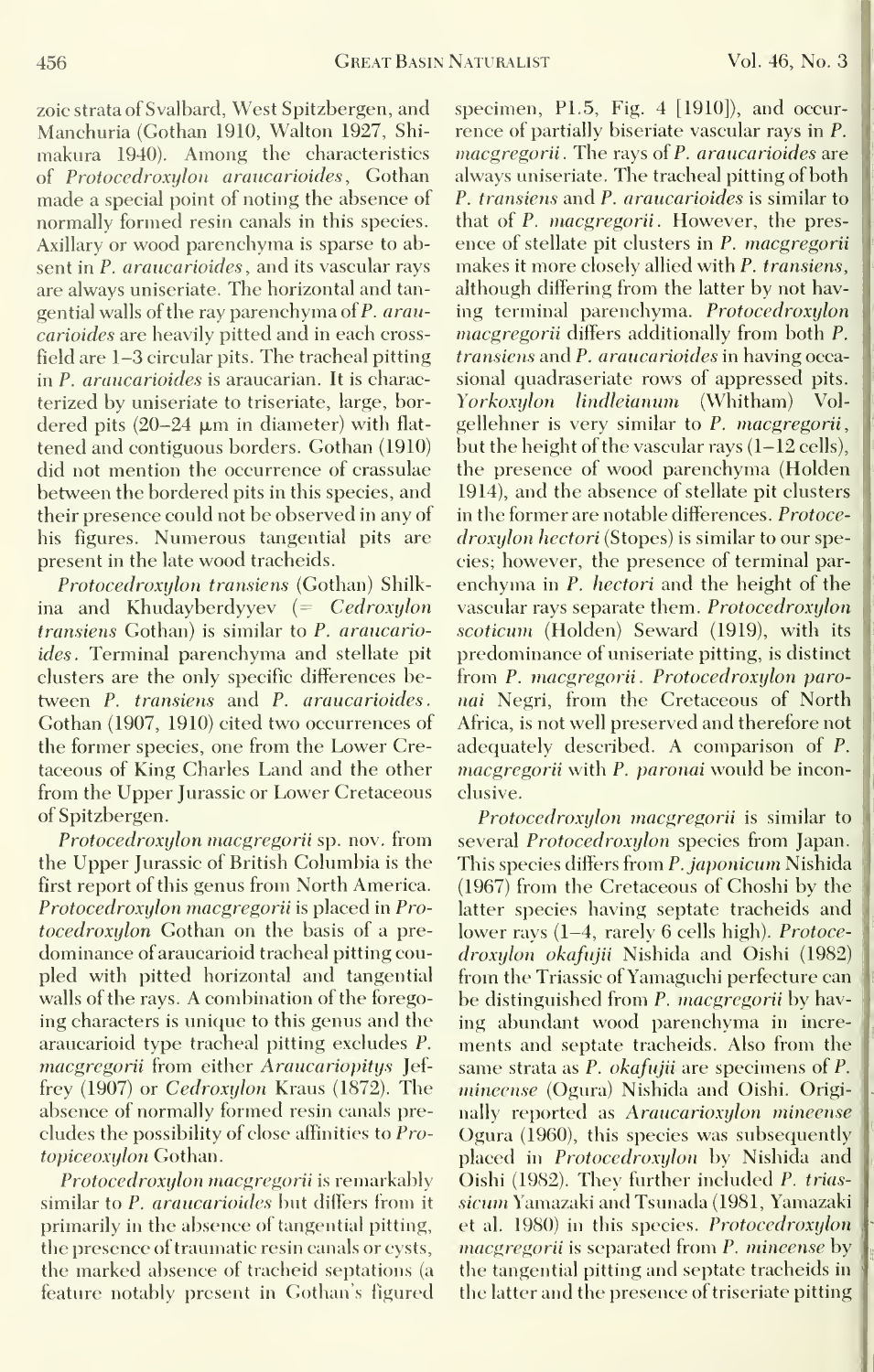and stellate pit clusters in the former. Protocedroxulon yezoense Nishida and Nishida from the Cretaceous Upper Yezo Group, Hokkaido differs from P. macgregorii in that P. yezoense has septate tracheids, typically uniseriate pitting, the presence of wood par enchyma, and lower rays (1-28 cells high) that do not occur in P. macgregorii

Protocedroxylon macgregorii and Protopiceoxylon canadense Medlyn and Tidwell (1979), are presently the only species of petrified conifer wood of Jurassic age reported from British Columbia. Additional studies of fossil woods, as well as compression materials from this area, will be necessary before the nature and composition of the Jurassic forest of this region can be fully understood.

#### **ACKNOWLEDGMENTS**

We express appreciation to Dr. S. R. Ash of the Department of Geology, Weber State College, Ogden, Utah, for reviewing this paper. We also appreciate the critical comments of Dr. E. M. V. Nambudiri, who examined the specimens. Thanks are also due to Dr. Brian Norford of the ISPG, Calgary, Alberta, for sending us the specimens from which Pro tocedroxylon macgregorii was described. Partial financial support for this study is also acknowledged from the Society of Sigma Xi and Brigham Young University Research Grant 115-22-053.

### **LITERATURE CITED**

- BAILEY, I. W. 1933. The cambium and its derivative tissue, VII. Problems in identifying the wood of Mesozoic Coniferae. Ann. Bot. 47(185): 145-157.
- ECKHOLD, W. N. 1922. Die Hoftupfel bei rezenten und fossilen Coniferen. Jb. Preuss. Landesanst. 42: 472-505.
- EDWARDS, W. M. 1925. On Protopiceoxylon johnseni (Schroeter), a Mesozoic coniferous wood. Ann. Bot. 39: 1-7.
- 1929. Plants from Syria and Transjordania. Ann. Mag. Nat. Hist., Ser. 10<sup>e</sup>, 4: 401-402.
- GERRY, E. 1910. "Bars of Sanio" in Coniferales. Ann. Bot. 24: 119-123.
- GOTHAN, W. 1907. Die fossilen Holzer von Konig Karls Land. Kungl. Svenska Vetensk. Handl. 42(1): 1-41.
	- 1910. Die fossilen Holzreste von Spitzbergen. Kungl. Svenska Vetensk. Handl. 45(8): 13-56.
- HOLDEN, R. 1913. Contributions to the anatomy of Mesozoic conifers. No. 1. Jurassic coniferous woods from Yorkshire. Ann. Bot. 27: 5.33-545.
- 1914. Contributions to the anatomy of Mesozoic conifers. No. 2. Cretaceous lignites from Cliff wood, New Jersey. Bot. Gaz. 58: 168-177.
- 1915. A Jiuassic wood from Scotland. New Phyt. 14: 205-209.
- Jeffrey, E. C. 1907. Araucariopitys , <sup>a</sup> new genus of araucarians. Bot. Gaz. 44: 435-444.
- JELETZKY, J. A., AND H. W. TIPPER. 1967. Upper Jurassic and Cretaceous rocks of Taseko Lakes map area and their bearing on the geological history of .southwestern British Columbia. Geol. Surv. Canada Paper. 67-54: 1-218.
- Kraus, G. M. 1872. Bois fossiles de Coniferes. Pages .363-385 in W. P., Schimper, Traite de Paleontologie Vegetale on la Flore du Monde Primitive (1870-1872). J. B. Bailliere et Fils, Paris.
- Krausel, R. 1949. Die fossilen Koniferenholzer (unter Asschluss von Araucarioxylon Kraus) II. Tiel. Kritsche untersuchungen zur diagnostik lebender und fossiler Koniferenholzer. Palaeontographica 89B: 83-203.
- Lemoigne, Y. 1968. Un nouveau genre de structure ligneuse de type gymnospermien: Embergerixylonnov. g. Ann. Soc. Geol. du Nord. 88: 155-157.
- 1970. Les especes Protocedroxylon araucarioides Gothan, Metacedroxylon scoticum R. Holden et Mesemhrioxylon Hbanoticum W. N. Edwards doivent etre referees au genre Embergerixylon Y. Lemoigne. Bull. Soc. Geol. France, Ser. 7<sup>e</sup>, 12: 398-402.
- MEDLYN, D. A., AND W D. TIDWELL 1979. A review of the genus Protopiceoxylon with emphasis on North American species. Canadian J. Bot. 57: 1451- 1463.
- NEGRI, G. 1914. Spora alenni legni fossili del Gebel Tripolitano. Bull. Soc. Geol, Italiana 33: 321-344.
- Nishida, M. 1967. On some petrified plants from the Cretaceous of Choshi, Chiba Perfecture V. Bot. Mag., Tokyo 80(954): 487-497.
- Nishida, M., and H. Nishida. 1984. Structure and affinities of the petrified plants from the Cretaceous of northern Japan and Saghalien. I. Petrified plants from the Upper Cretaceous of Hokkaido. J. Jap. Bot. 59(2): 48-57.
- NISHIDA, M., AND T. OISHI. 1982. The identity of Araucarioxylon mineense and a new species of Protoce droxylon from the Triassic of Miné, Yamaguchi Perfecture. J. Jap. Bot. 57(4): 97-104.
- OGURA, Y. 1960. Tyloses in tracheids in Araucarioxylon. J. Fac. Sci., Univ. Tokyo, Sect. III. (Bot.) 7: 501-509.
- READ, C. B. 1932. Pinoxylon dakotense Knowlton from the Cretaceous of the Black Hills. Bot. Gaz. 93: 173-187.
- SEWARD, A. C. 1904. Catalogue of the Mesozoic plants in the British Museum (Natural History). The Jurassic flora. II. Liassic and Oolitic floras of England, London.
- 1919. Fossil plants. Vol, IV. Cambridge University Press, London.
- SHILKINA, I. A., AND R. KHUDAYBERDYYEV. 1971. New localities and a review of the genera Protocedroxylon and Xenoxylon (in Russian). In Palaeobotany in Uzbekistan 2: 117-133. Bot. Inst., Acad. Sci. UzbeckS.S.R.